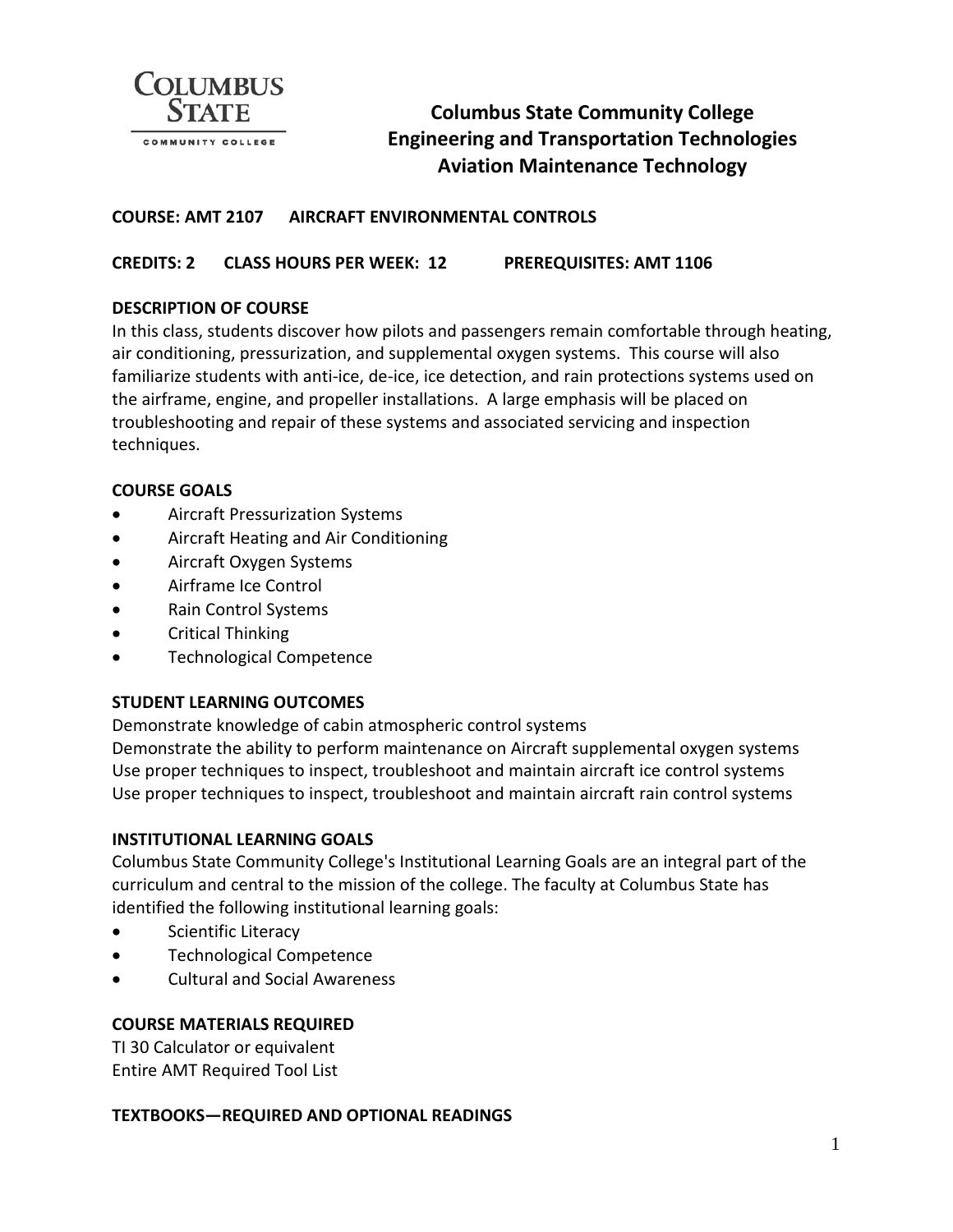Airframe 8083-31 Vol 1 Airframe 8083-31 Vol 2 Airframe Workbook A&P Airframe Test Guide

# **AVIATION MAINTENANCE TECHNOLOGY SYLLABUS STATEMENTS**

Aviation Maintenance Technology required College Syllabus Statements on **Assessment**, **Participation and Safety**, and **Attendance** can be found at <http://www.cscc.edu/academics/departments/aviation-maintenance/requirements.shtml> or on

the College website –Search 'Aviation'; click on 'Aviation Maintenance'; click on 'Requirements' tab.

# **SPECIAL COURSE REQUIREMENTS**

Part 147 Para 147.21 (d) (3) and 147.31 (b) state that tests must be given in all subject areas and that the tests given must all be passed.As students progress through the program, they will be given subject area tests relative to the course subject areas. Students must demonstrate a 70% minimum passing score on every subject test. If a subject area test is failed, the student will be given additional opportunities to pass the subject test. All subject tests must be passed before a certificate of program completion can be issued.

FAA Subject Area Tests for this course:

**III-M: Cabin Atmosphere Control**

**III-S: Ice and Rain Control Systems**

To be awarded a Certificate of Program Completion, in addition to subject area testing, the student must also:

Successfully pass each course required for the certificate. Requirements for passing each course include:

A 70% average evaluation for graded course elements. Instructors determine the weights of course grading.

Successful completion of all required laboratory requirements of the course.

Attendance in compliance with the attendance policy.

Students can pass a course with a grade of "D", however students must have a minimum overall Grade Point Average of 2.0 (out a possible 4.0) to be awarded a certificate of completion. Courses can be repeated to improve grades.

| Grade Area | Weight | Percentage<br>Earned | Lab Project             | Pass | Fail |
|------------|--------|----------------------|-------------------------|------|------|
| Unit Tests | 60%    |                      | Aircraft Oxygen Systems |      |      |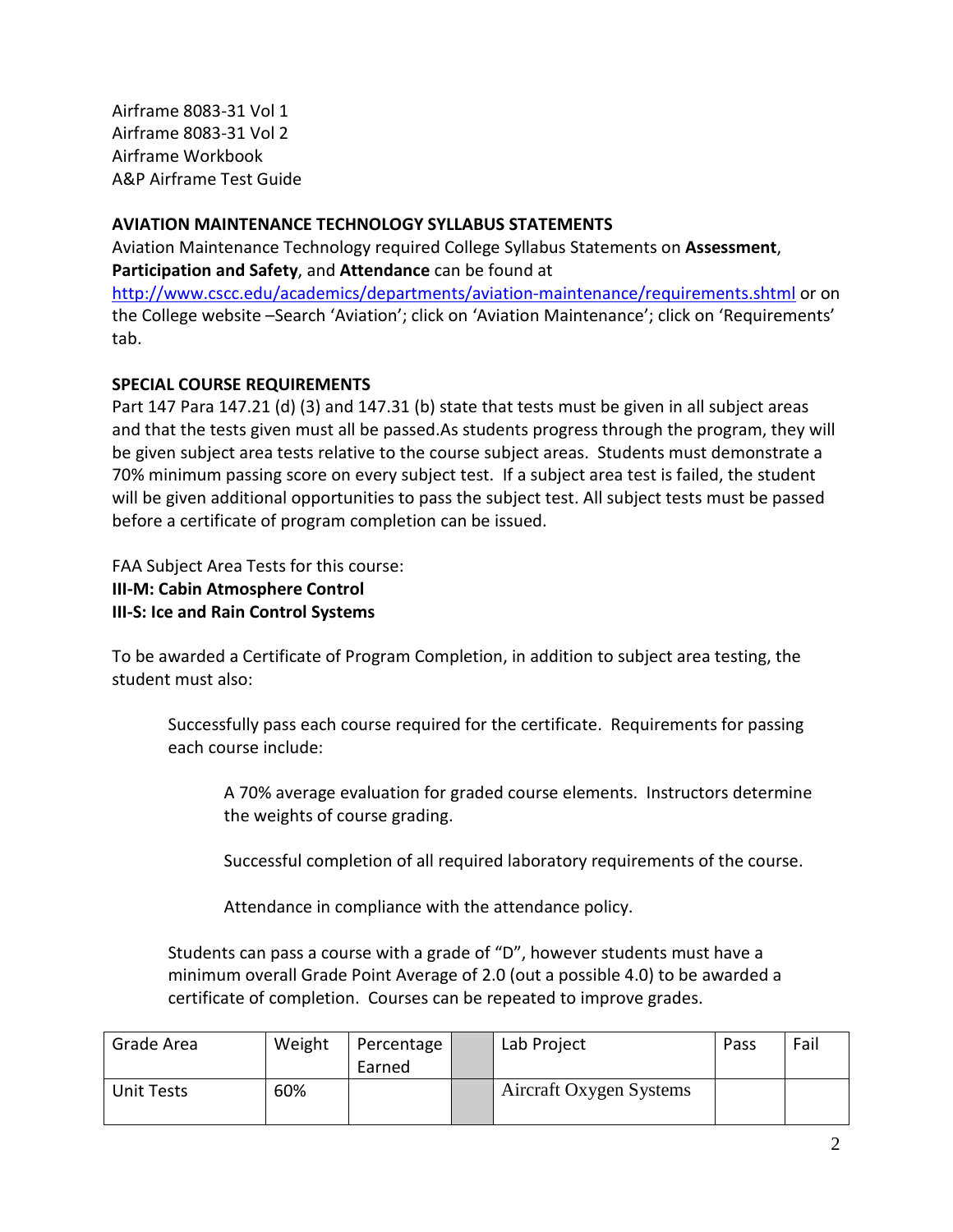| Mid-Term                  | 10%  |  | Airframe Ice Protection<br><b>Systems</b> |  |
|---------------------------|------|--|-------------------------------------------|--|
| Final                     | 15%  |  | <b>Rain Protection Systems</b>            |  |
| Participation &<br>Safety | 10%  |  |                                           |  |
| Quizzes                   | 5%   |  |                                           |  |
| Total                     | 100% |  |                                           |  |
| Course Letter Grade       |      |  |                                           |  |

Student Resources, Rights, and Responsibilities: Columbus State Community College required College Syllabus Statements on College Policies and Student Support Services can be found at [https://www.cscc.edu/academics/syllabus.shtml.](https://www.cscc.edu/academics/syllabus.shtml)